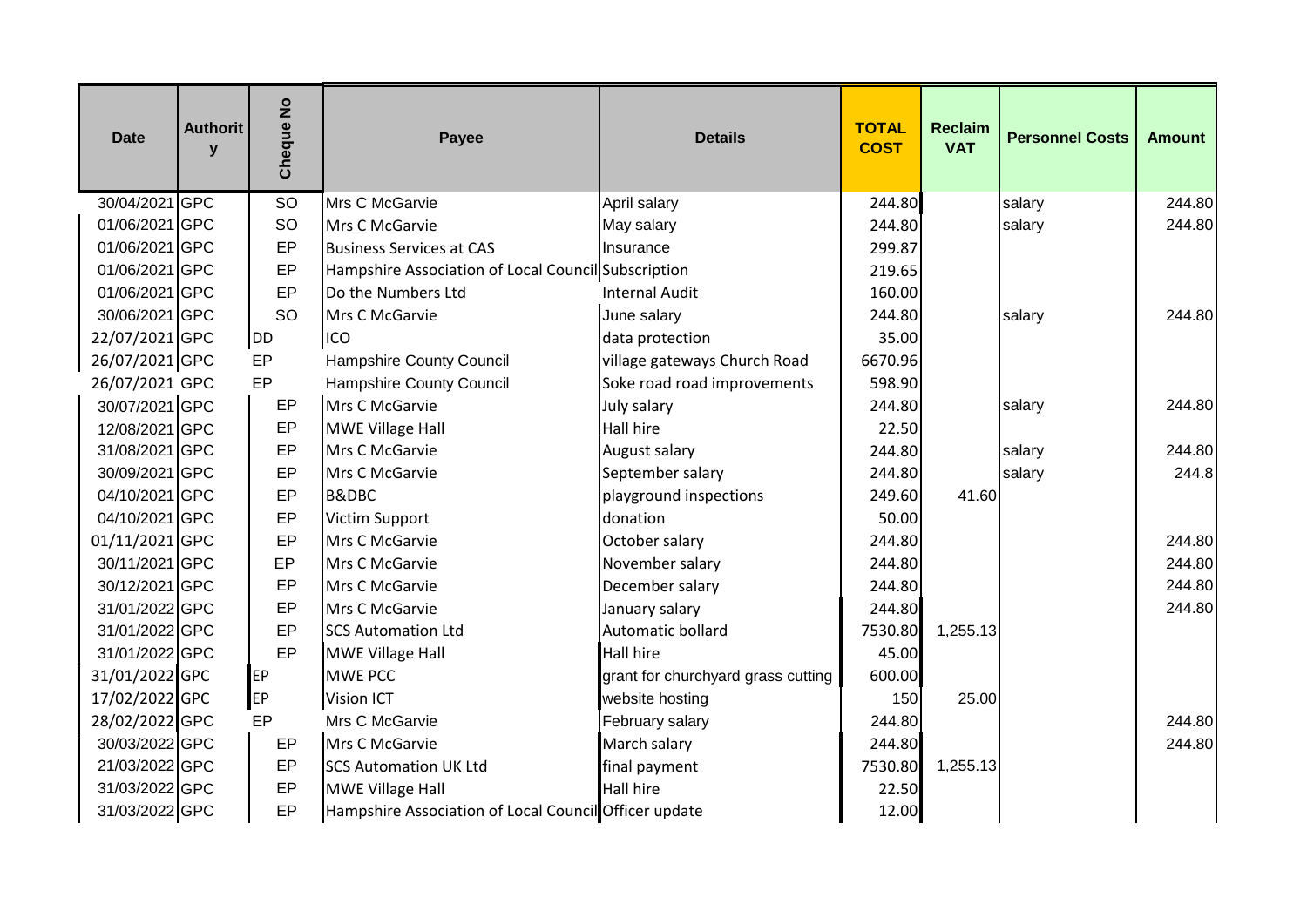| 31/03/2022 GPC | EP         | Mrs C McGarvie | <b>Expenses</b>                    | 200.99   | 17.05   |          |  |
|----------------|------------|----------------|------------------------------------|----------|---------|----------|--|
| 31-MarGPC      | <b>IEP</b> | Mrs C McGarvie | Clerk backdated pay                | 50.40    |         | 50.40    |  |
| 31/03/2022 GPC | EP         | <b>MWE PCC</b> | Grantt for churchyard grass cuttin | 1250.00  |         |          |  |
|                |            |                |                                    |          |         |          |  |
|                |            |                |                                    |          |         |          |  |
|                |            |                |                                    |          |         |          |  |
|                |            |                |                                    |          |         |          |  |
|                |            |                |                                    | 28636.57 | 2593.91 | 2,988.00 |  |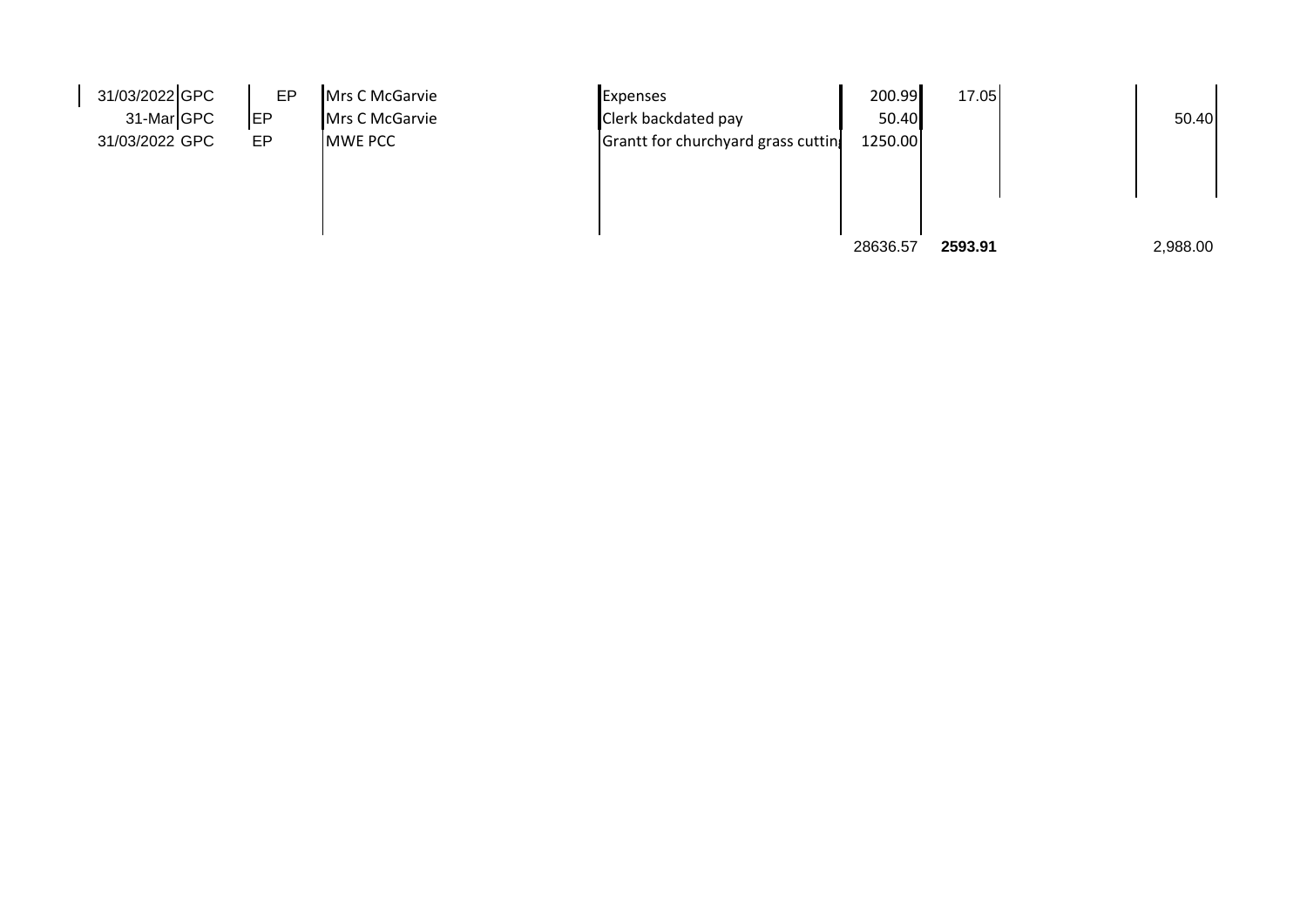| <b>Training</b> | <b>Fees &amp; Subs</b>                                   | <b>Amount</b>                       | <b>Discretionary</b><br>payments | <b>Amount</b> | Infra-structure                              | <b>Amount</b>    | <b>Admin cost</b> | <b>Amount</b> |
|-----------------|----------------------------------------------------------|-------------------------------------|----------------------------------|---------------|----------------------------------------------|------------------|-------------------|---------------|
|                 | insurance<br>subscription<br>internal audit<br>data prot | 299.87<br>219.65<br>160.00<br>35.00 |                                  |               | village gateways<br>Soke road highway improv | 6670.96<br>598.9 |                   |               |
|                 | playground insped                                        | 208.00                              | grant                            | 50.00         |                                              |                  |                   |               |
|                 |                                                          |                                     | grant                            | 600.00        | automatic bollards                           | 6275.67          |                   |               |
| 12.00           |                                                          |                                     |                                  |               |                                              | 6275.67          |                   |               |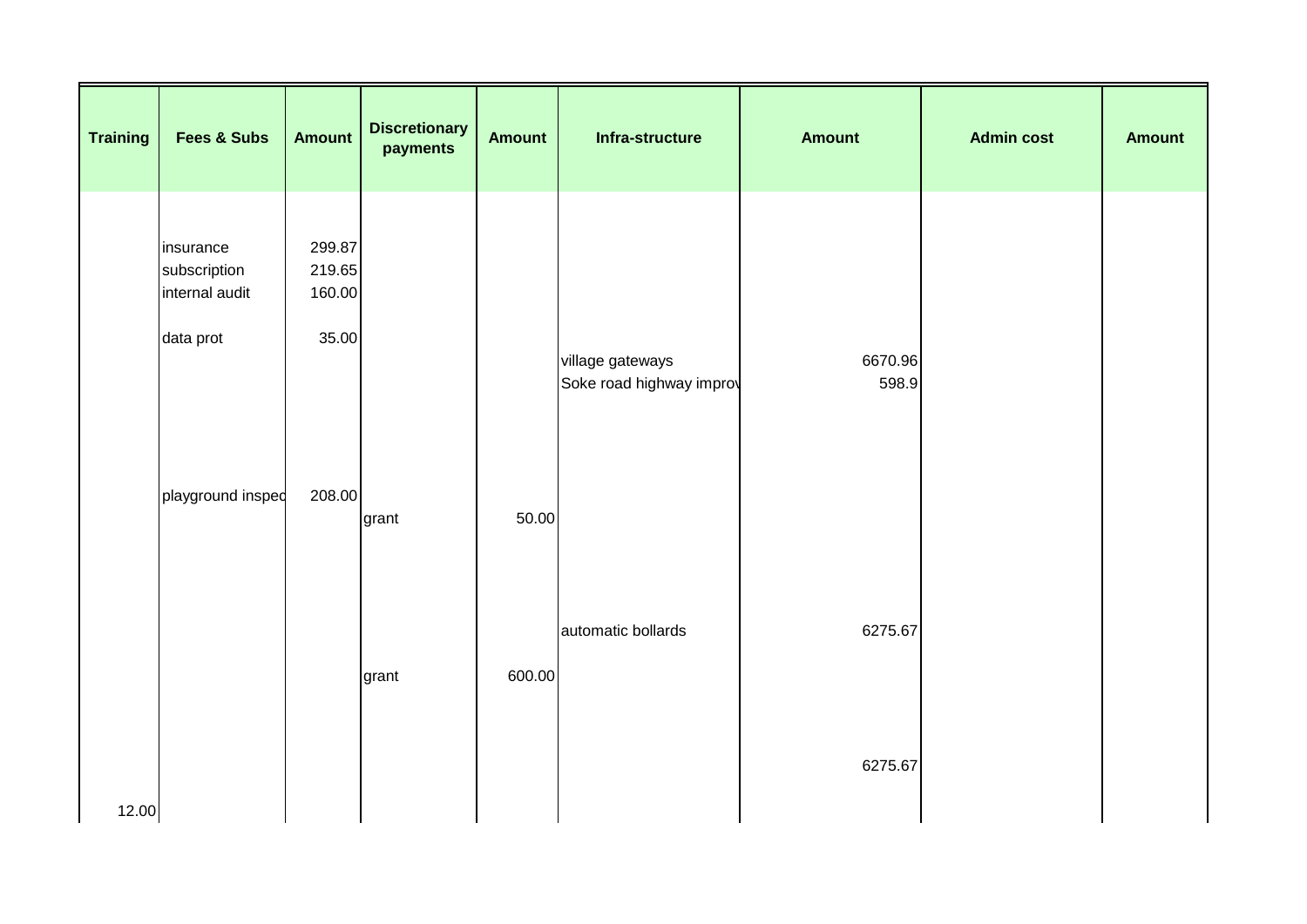

TOTAL OTHER 25,648.57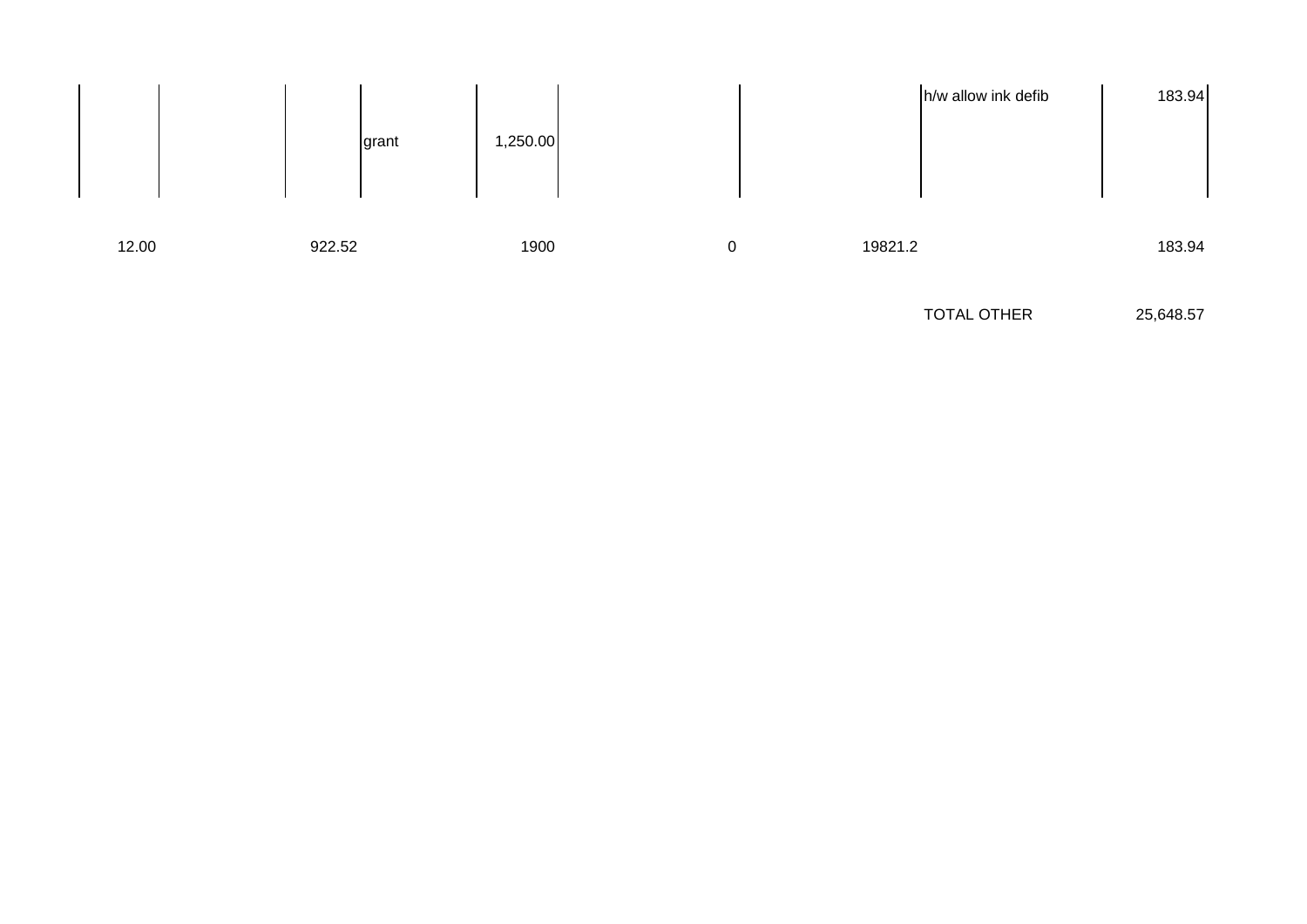| website | amount | hall hire | <b>Amount</b> |  | Line total       |
|---------|--------|-----------|---------------|--|------------------|
|         |        |           |               |  | 0.00             |
|         |        |           |               |  | 0.00             |
|         |        |           |               |  | 0.00             |
|         |        |           |               |  | 0.00             |
|         |        |           |               |  | 0.00             |
|         |        |           |               |  | 0.00             |
|         |        |           |               |  | 0.00             |
|         |        |           |               |  | 0.00             |
|         |        |           |               |  | 0.00             |
|         |        |           |               |  | 0.00             |
|         |        | hall hire | 22.50         |  | 0.00<br>0.00     |
|         |        |           |               |  | $\boldsymbol{0}$ |
|         |        |           |               |  | 0.00             |
|         |        |           |               |  | 0.00             |
|         |        |           |               |  | 0.00             |
|         |        |           |               |  | 0.00             |
|         |        |           |               |  | 0.00             |
|         |        |           |               |  | 0.00             |
|         |        |           |               |  | 0.00             |
|         |        | hall hire | 45.00         |  | 0.00             |
|         |        |           |               |  | 0.00             |
| website | 125.00 |           |               |  | 0.00             |
|         |        |           |               |  | 0.00             |
|         |        |           |               |  | 0.00             |
|         |        |           |               |  | 0.00             |
|         |        | hall hire | 22.50         |  | 0.00             |
|         |        |           |               |  | 0.00             |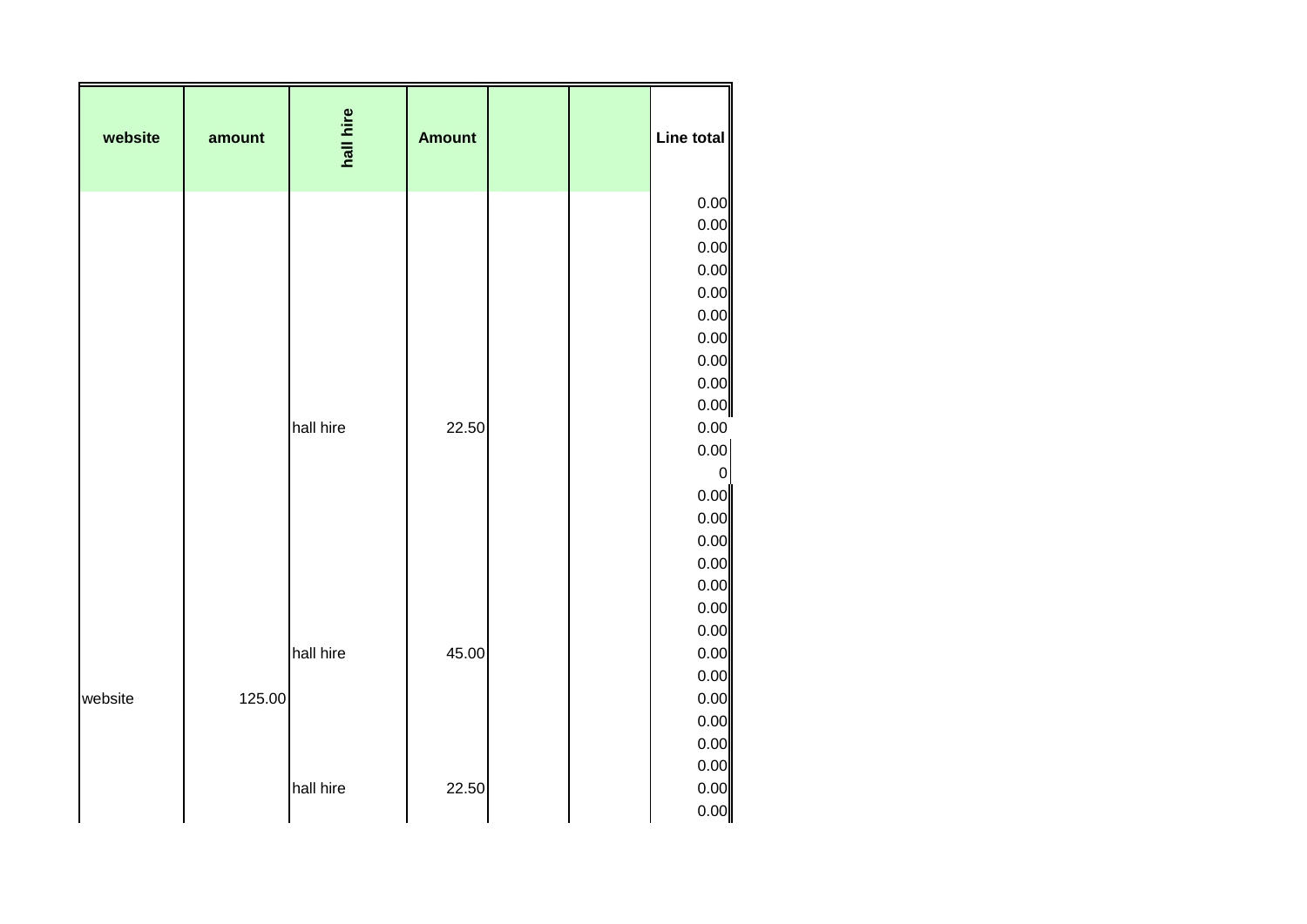|  |        |    | 0.00<br>0.00<br>0.00<br>0.00<br>0.00<br>0 |                                            |               |
|--|--------|----|-------------------------------------------|--------------------------------------------|---------------|
|  | 125.00 | 90 |                                           | Horiz. Total 26,042.66 Including VAT Total | 28,636.57 VAT |